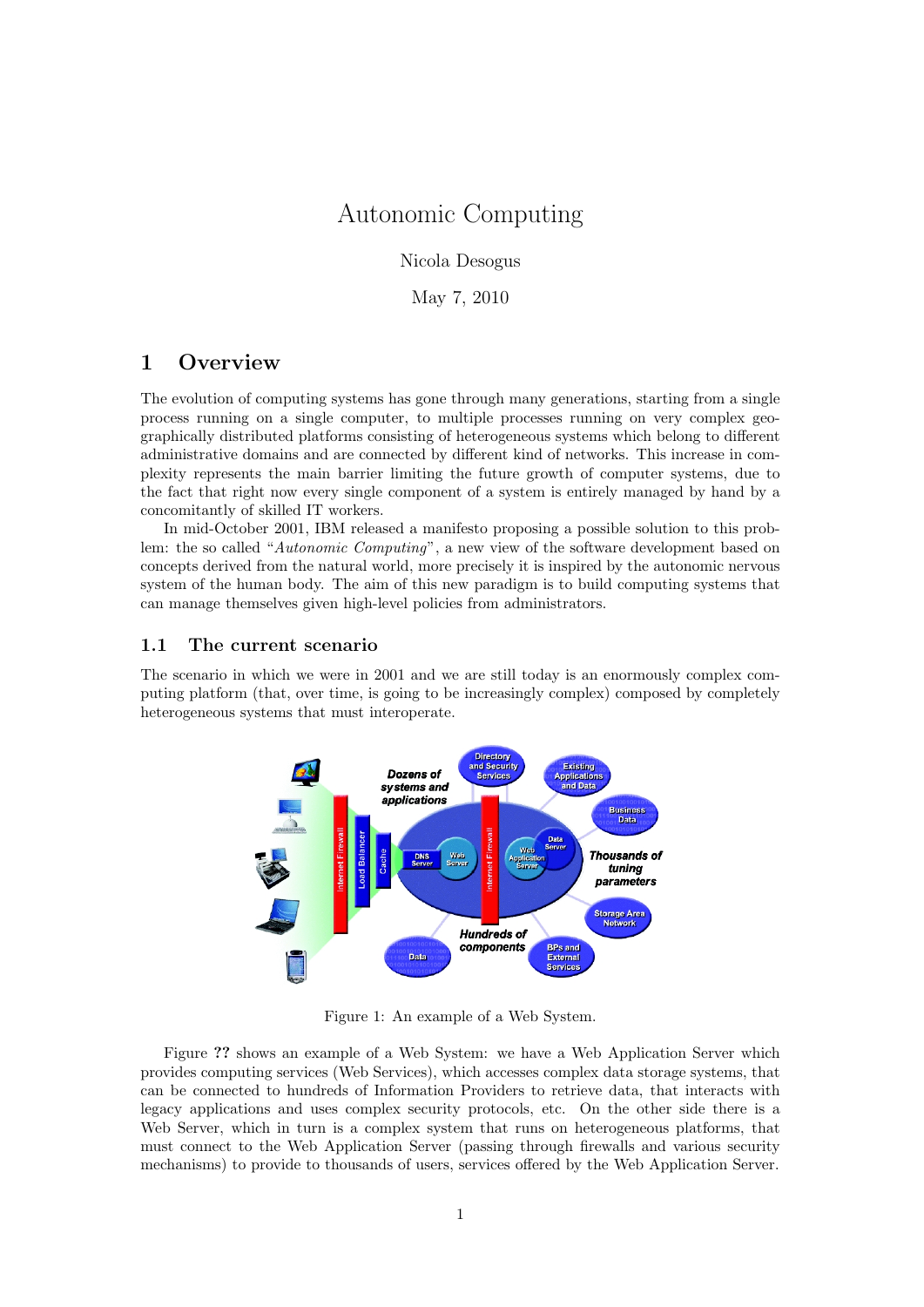Therefore, there are many elements, each one built with different hardware, different software, written in different programming languages, with different purposes, which must interoperate to provide a set of services to all system users. Each of these individual programs is configurable through an average of ten parameters, then when all these programs together interact to provide a service, we will have hundreds of programs with dozens of configuration parameters, so we will have thousands of configuration parameters.

How can it work? How do you make the tuning of all parameters so as to achieve the best possible result? What does it mean "the best possible result"?

#### 1.2 Towards autonomic computing systems

To manage such a platform right now there are many problems:

- Administration of individual systems is increasingly difficult, we have people in charge of the database, that should talk to people who deal with the web server, with people who deal with the firewall, with people which manage security, etc; besides, all the configuration parameters of the system are managed by hand by human operators, who must communicate with each other to set up a structure that works;
- Heterogeneous systems are becoming increasingly connected, especially with the rise of web services, devices of all kinds interact between each other;
- Designers can't intricately plan interactions among all elements, we have increasingly complex systems, always more dynamic, whose dimensions have become unmanageable for an individual programmer; therefore, the continuous dialogue between the parties is the rule;
- Systems are constantly updated: what does the upgrade or the addition of a component imply? Everything still works? At worst is necessary to reconfigure the entire system;
- More of the burden must be assumed at run time, in fact is necessary that operators assume responsibility for monitoring of each element to verify the proper functioning and intervene promptly if problems, trying not affect the status of the other active elements;
- High cost of administrators: e.g.  $6:1$  cost ratio between storage admin and storage;
- *Errare humanum est*:  $40\%$  outages due to operator errors;

From all this comes the need for a self-managing computing system, that is an autonomic system capable of making decisions on its own, using high-level policies: a system that constantly checks its status and automatically reacts to changing conditions in order to achieve the optimal functioning; the only intervention of the human operators will be the definition of the high-level policies, this is the purpose of the autonomic computing.

# 2 Autonomic Computing

Autonomic Computing helps to address complexity by using technology to manage technology. The term autonomic is derived from human biology. The autonomic nervous system monitors, among other things, your heartbeat, without any conscious effort on your part. Your heartbeat automatically increases/decreases depending on what you want to perform. Certainly this is not the only example, in the human body there are many parts (subsystems) which manage themselves and work together towards a common goal, this collaboration represents the entire system, which in turn is an autonomous system that adapts itself to changing conditions. The common objective is the high-level policy that the body knows how to translate into incremental goals for each subsystem.

However, there is an important distinction between autonomic activity in the human body and autonomic activities in computing systems. Many of the decisions made by autonomic capabilities in the body are involuntary. In contrast, self-managing autonomic capabilities in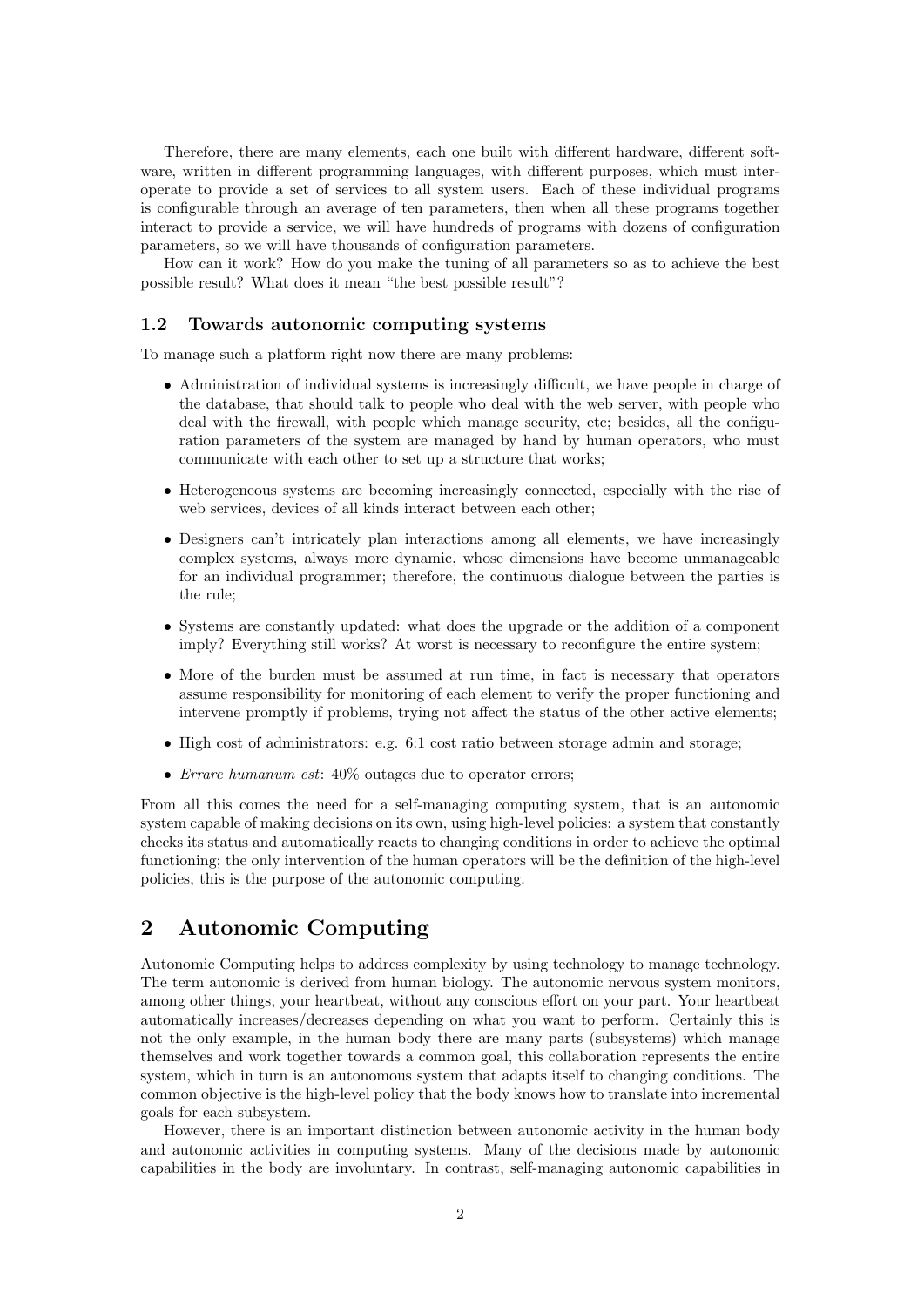computing systems perform tasks that human operators choose to delegate to the technology according to high-level policies.

## 2.1 Self-Properties

There have been several efforts to characterize the main features that make a computing system or an application autonomic. IBM identified four aspects that an autonomic system must at least support, the so called Self-Properties:

- Self-Configuration: nowadays there are multi-platform systems sold by different companies, always more heterogeneous, that must be installed, configured, and integrated completely by hand; this activity, being human, is subject to frequent errors that require new interventions. An autonomic system should have the ability to dynamically adjust its status in response to changes in the environment, using policies provided by the human operators. Such changes could include the deployment of new components or the removal of existing ones;
- Self-Optimization: once it is defined the objective of the system, this must be achieved at best as possible, this involves the tuning of thousands of parameters to identify which combination can provide the best possible result. An autonomic system should be able to detect sub-optimal behaviors and intelligently perform self-optimization functions. The tuning actions could mean reallocating resources in response to dynamic workload changes, or to ensure that particular business transactions can be completed in a timely fashion; to ensure this there must be a mechanism for monitoring and tuning of each resource in the system in order to dynamically partition resources and/or manage workload.
- Self-Protection: detecting, isolating and protecting the system against possible attacks, currently are tasks carried out by a human operator, who occasionally goes to check the system log to verify for anomalies and take appropriate actions. An autonomic system should be capable of anticipating, detecting and protecting its resources from hostile behaviors and take corrective actions to make itself less vulnerable.
- Self-Healing: when there is a problem the best minds come together to find a solution, but only identifying the source of the problem in large, complex systems, can take a team of programmers working for weeks. An autonomic system should have the ability to discover, diagnose and isolate problems or potential problems, then find an alternate way of using resources or reconfiguring the system to keep functioning smoothly.

An autonomic system can be viewed as a collection of autonomic elements or building blocks in which each can support the four properties outlined above.

## 2.2 The architecture

The architecture proposed to implement such a system is shown in Figure ??. We have a resource that should be managed automatically, but this resource per se is a passive entity which has no idea how to manage itself and it is not been designed to operate in an autonomic architecture, hence a "Manageability Interface" must be provided to allow the autonomic system to interact with this resource.

Self-managing capabilities in a system accomplish their functions by taking an appropriate action based on one or more informations that they pull out from the environment. Therefore, the interface should be able first to provide information of the resource status, whatever status means, it must be equipped with a set of Sensors that provide information about what happens to the resource (What is its throughput? Is it under attack? etc). On the other hand, once obtained status information from the sensors and made decisions on how to intervene, the interface should also be given with the Effectors to deploy and implement appropriate corrective operations.

At this point, is required an entity to analyze all the data emanating from sensors and drive the effectors on how to act and undertake operations from time to time to reconfigure, optimize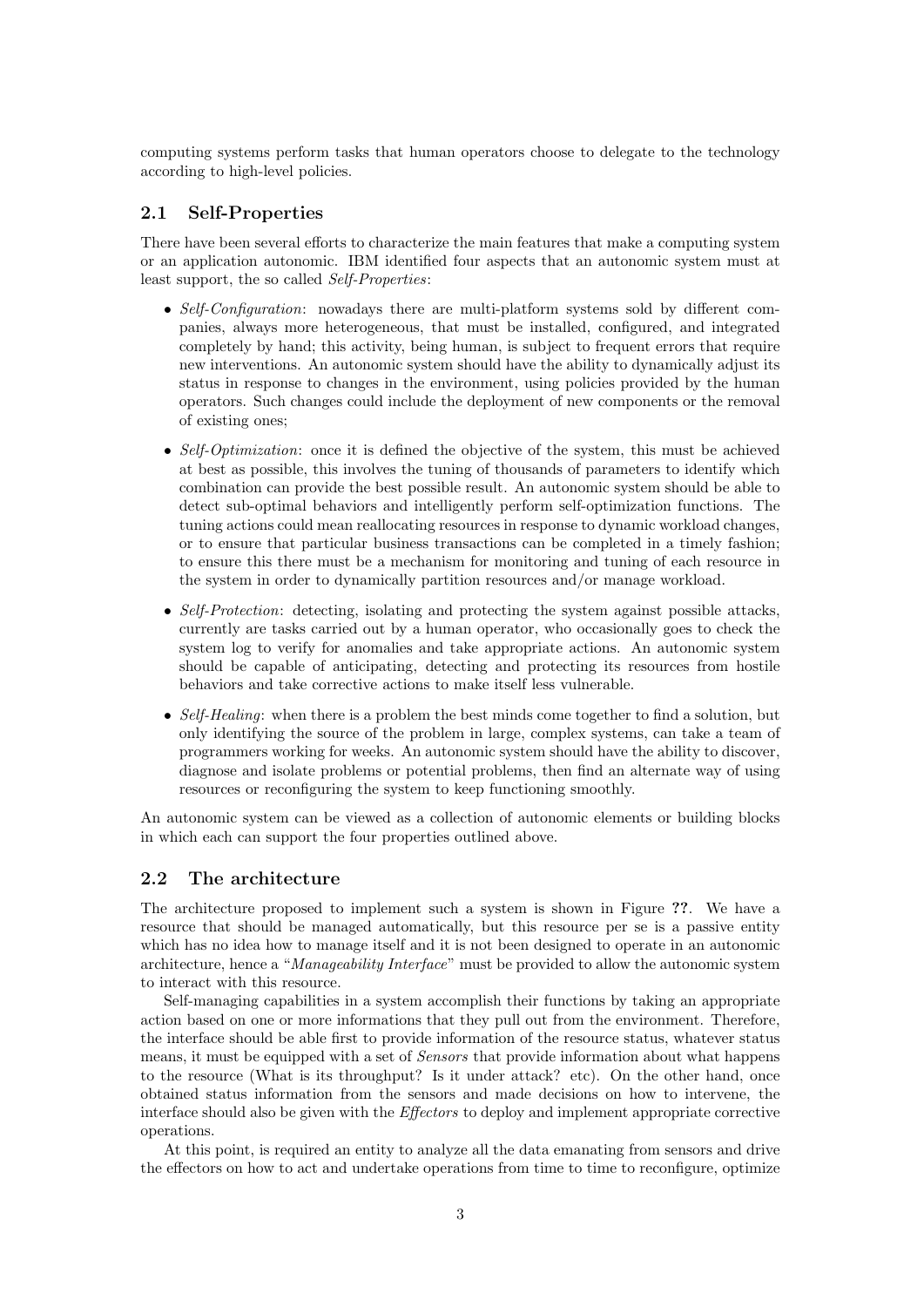

Figure 2: The autonomic computing system architecture.

and protect the resource: this entity is called "Autonomic Manager", which implements a control loop that collects details from the system and acts accordingly. The Autonomic Manager is organized as a ring and is divided into four parts:

- Monitor: the monitor function has within it all the mechanisms necessary to interact with the sensors of the Manageability Interface and its purpose is to gather data sent from these sensors; what kind of information is provided? For example, data on the percentage of resource utilization, data on the protection mechanisms, data on current performance, etc. Monitor can use a polling strategy, asking for data at predetermined moments, or the sensors can be programmed to send details of any significant change;
- Analyze: the analyze function takes all data from the monitor and processes it so as to check the status of the resource and identify any problem; which data should be analyzed? How to correlate data? At this stage there's a grouping, filtering and semantic transformation of data, which (in case of discovery of an anomaly that requires an intervention by the system) is then passed to the third component of the system;
- Plan: the plan function provides a sort of inference engine to select the actions needed in response to an abnormal behavior detected by the analyze mechanism and to achieve goals and objectives defined by the high-level policy;
- Execute: the execute function translates the decision made in the previous phase into invocations and commands for the effectors for modifying status and behavior of the resource and for achieving the result that had been planned previously.

The four parts communicate and collaborate with one another and exchange appropriate knowledge and data. In fact, Knowledge can be considered the fifth part of the Autonomic Manager, it represents a shared component that will contain the system model, the processing results of every function, the plans identified, etc.

These five parts work together to provide the control loop functionality; since any action taken by the effectors on the resource, has an impact on the status of the same, possibly producing new data that will be sent back by the sensors that again must be analyzed and processed to verify the result and eventually plan a new intervention, such a loop is called a feedback loop.

## 2.3 Some considerations

Autonomic elements will work at many levels, from individual computing components to the entire automated system. Each autonomic element will be responsible for managing its own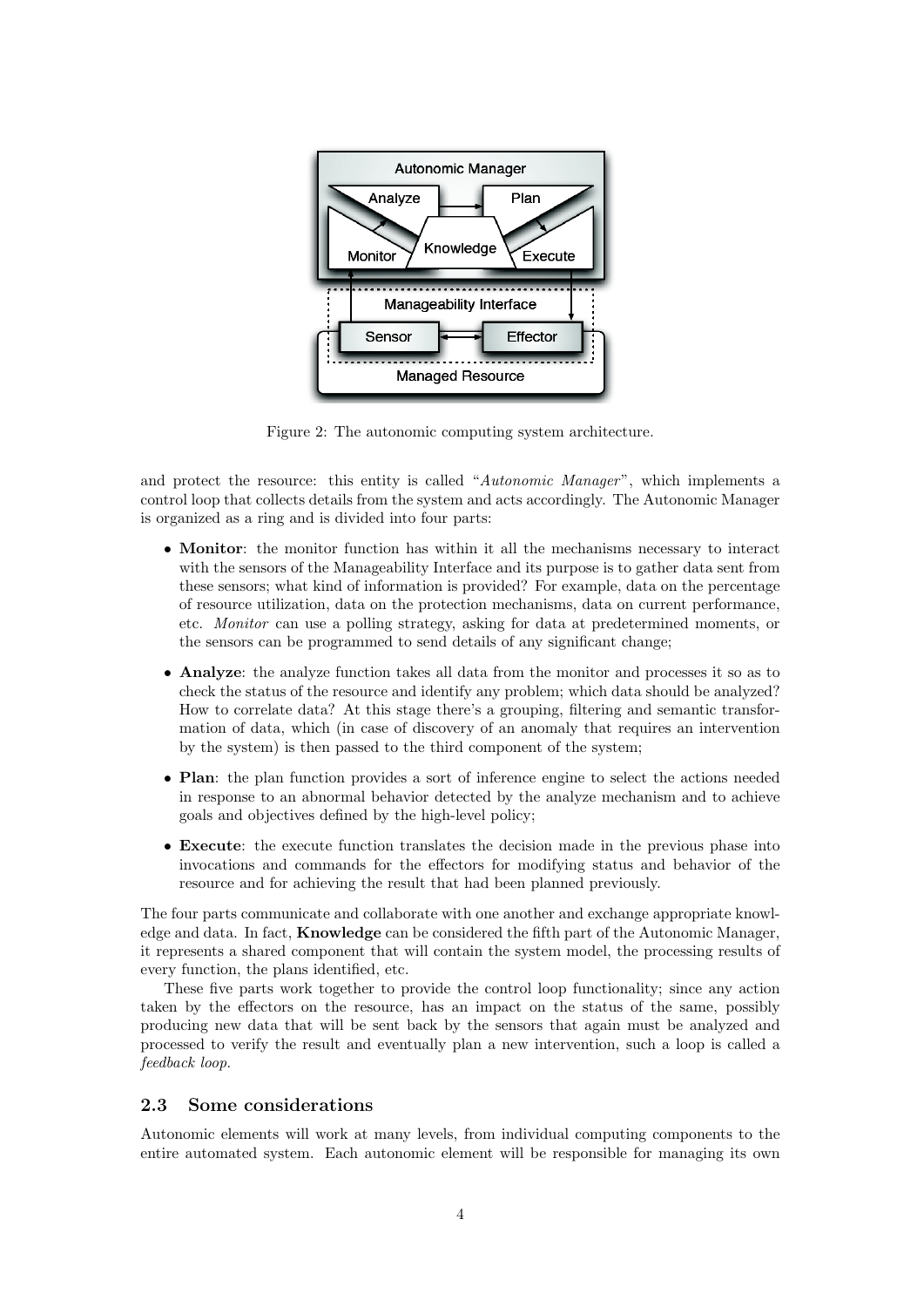internal state and behavior and for managing its interactions with others elements of the environment. All the autonomic elements will work together towards achieving a common goal, which has been specified by designers.

At the lower levels, an autonomic element will have limited range of internal behaviors and relationships to manage; while at the higher levels, there will be increased dynamism and flexibility, the entire system must be running for a specific purpose given at higher level, whose policies must be translated into mechanisms of behavior for all individual components of the autonomic system.

At the autonomic element level, the resource from passive becomes managed with the intelligence of the autonomic manager, hence, all the infrastructure to make this resource per se independent must be provided. Moreover, all the mechanisms to enable communication and interaction among autonomic elements at various levels are needed, allowing "useful" interactions to "emerge".

## 2.4 Engineering challenges

From the engineering point of view there are several challenges that must be addressed:

- Design, test and verification: what does it mean? Have we to think of all possible error states? In large-scale systems it is not feasible.
- Lifecycle: what is the life cycle of an autonomic element? Can be broken? Can it make a break? While the manager performs a processing, what happens to the resource?
- Upgrading: when the resource is updated what should we do? Should we modify the autonomic manager?
- Monitoring mechanisms: how do we implement the data monitoring?
- Adaptation mechanisms: when adding new sensors/effectors how do we implement new action plans using the new components available?
- Knowledge aggregation/distribution: how do we put together the knowledge? How do we distribute it among all parts of the system?
- Information Filtering: how do we implement data filtering to detect anomalies in the system?
- Interaction Specification: how do we specify interaction between components of the system?
- Interaction Implementation: how do we implement interaction? How do we implement individual communications between autonomic elements?
- Negotiation: how do we provide stages of negotiation to choose between different options?
- Hierarchical management: how do we manage the various hierarchical levels of autonomic managers?

Then we have challenges that are not at the level of individual components, but are problems that concern the whole architecture of the autonomic system:

- Authentication, encryption, signing: security mechanisms must be shared between all parts of the system for authentication, authorization and encryption of information;
- Introspection/Intercession: what are the mechanisms for providing data? What are the mechanisms by which the autonomic manager can be informed of the sensors and effectors associated with a specific resource?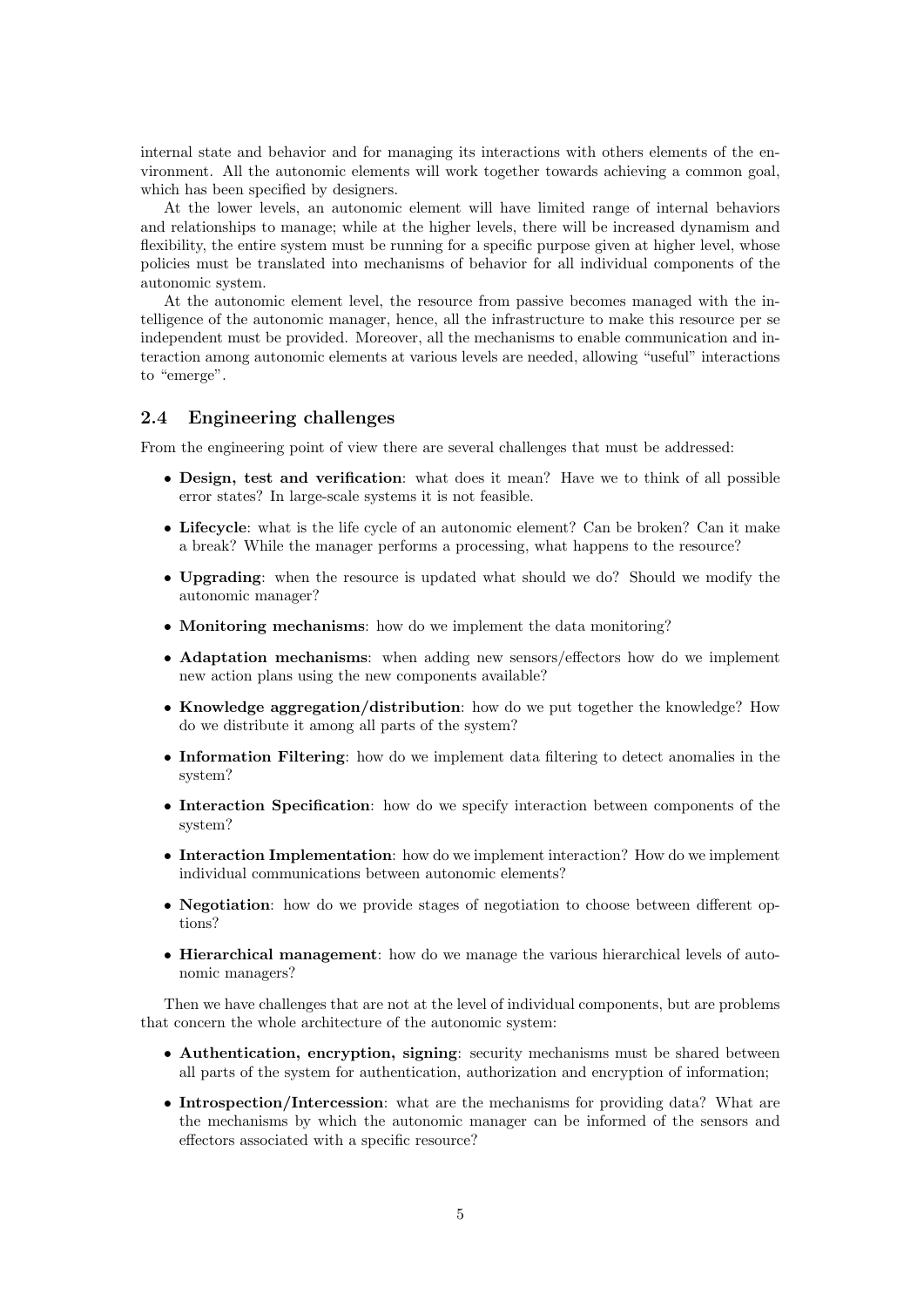• Robustness against attacks: not only the single element, but the entire system must be robust to attacks, because if it fails one, and that failure was not anticipated, may fail the whole system.

Finally there is the problem of the goal specification:

- Humans-provided goals and constraints: goals and constraints of the system are provided by human operators and must be translated into any format that the entire system can understand, but. . . how?
- Policies: what are the policies that can be expressed? How to be expressed? Semantics and syntax must be defined. How to distribute policies to different levels of the system? How are translated from high level policies into goals for individual components?
- Protection from input goals that are inconsistent, implausible, dangerous, or unrealizable: needs for protection mechanisms to ensure consistency of objectives.

### 2.5 Scientific challenges

There are also issues from a scientific perspective, mostly related to research per se, which are:

- Behavioral abstractions and models: for each system, we look for an ad-hoc solution, but there are such patterns and general mechanisms that can be abstracted from a single implementation and provided as a set of tools that can be used by other developers of autonomic systems to solve the same type of problems, without necessarily starting from scratch;
- Robustness and reliability: how to verify that a system is robust? What if there was any error at design time? Must we restart from scratch or not?
- Learning and optimization: what are the rules that ensure the best possible result? What if we want a system that can automatically update and learn new rules? How can we guarantee that if we take a sequence of decisions the system will converge toward the goal? How fast?
- Negotiation theory: which are the most effective algorithms? How does overall system behavior depends on the mixture of negotiation algorithms?

# 3 Autonomic controller of the Apache Web Server

In this example will be shown a simple non-hierarchical autonomic controller.

A typical server, in the most simplified view, has a single Master process and a pool of Worker processes (or threads, depending on the circumstances). The Master process receives requests from users connected and select a Worker to handle the request. A Worker is a process with a TCP connection to the client; therefore, each process handles the interaction with a client, how many workers are there? We have a system configuration parameter called *MaxClients*, which defines the upper limit on the number of users that can be served simultaneously.

A process worker in a given moment can be in one of the following three states:

- *Idle*: is in the pool but is doing nothing;
- Busy: is connected to a client and is serving it;
- *Waiting*: is connected to a client and is waiting for receiving an HTTP request;

The Apache web server is an  $\operatorname{HTTP}/1.1$ -compliant web server with persistent connections, that is TCP connections remain open between consecutive HTTP requests. Here a question arises, how long has a worker to wait for the next HTTP request? We have another parameter called KeepAlive, which defines the upper limit for connection inactivity time.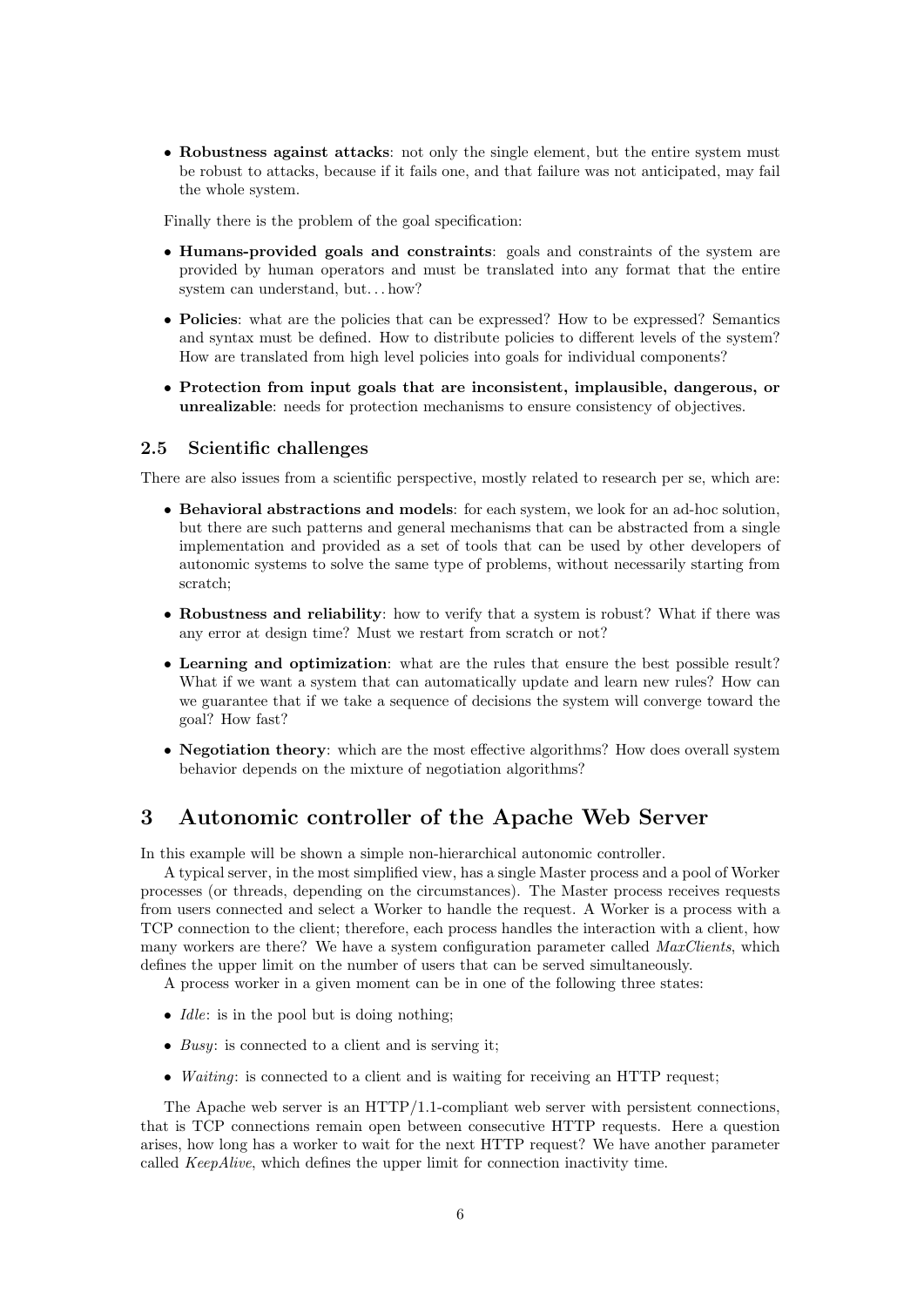The goal of the autonomic controller in this case is to maintain the values of CPU and memory usage respectively around 50% and 60%. The optimal value of the control parameters depends in turn on the system workload, which is the number of users who require a connection to the server. The number of requests can not be controlled, but the system can operate on the maximum number of clients that can be served. Although there is a dynamic workload, the system must react to external events (connection requests from users) by modifying the control parameters in order to stay always as close as possible to the optimal values of CPU and memory.

How to codify the relationship between the change of control parameters and the variation of CPU and memory utilization? We need to define a model of the web server.

There are two possible approaches:

- build a mathematical model;
- build a data-based model ("blackbox" approach).

The first one requires perfect understanding of inner workings of server and the definition of the equations governing the evolution of the system. The second one is a more "wild" approach, that obtains a model by analyzing the result of a set of test which modify the control variables.

Applying the latter approach, in order to gain understanding of the dynamic behavior of the server, the modeling agent varies the tuning parameters ( $MaxClients$  and  $KeepAlive)$  of the server and records the resulting performance metrics (CPU and memory utilization). The collected time-series data provide knowledge about the dynamic relationship between the tuning parameters and the performance metrics. The model identified by IBM is as follows:

$$
\begin{bmatrix} CPU_{k+1} \\ MEM_{k+1} \end{bmatrix} = A \cdot \begin{bmatrix} CPU_k \\ MEM_k \end{bmatrix} + B \cdot \begin{bmatrix} KeepAlive_k \\ MaxClients_k \end{bmatrix}
$$

where

- A and B are matrices of constant elements defined by the modeling agent;
- $CPU_k$  and  $MEM_k$  represent respectively the value of CPU and memory usage at time k;
- KeepAlive<sub>k</sub> and  $MaxClients_k$  represent the selected values at time k for the control variables.

The user is only required to insert two inputs: the effective ranges of the tuning parameters and the maximum delay required for tuning parameters to take full effect on the performance metrics.

The implementation of the ring control is through the easier mechanism of feedback control, called PID (Proportional-Integral-Derivative). A PID controller attempts to minimize the error



Figure 3: The PDI controller mechanisms.

between a measured process variable and a desired setpoint, by adjusting the control variables